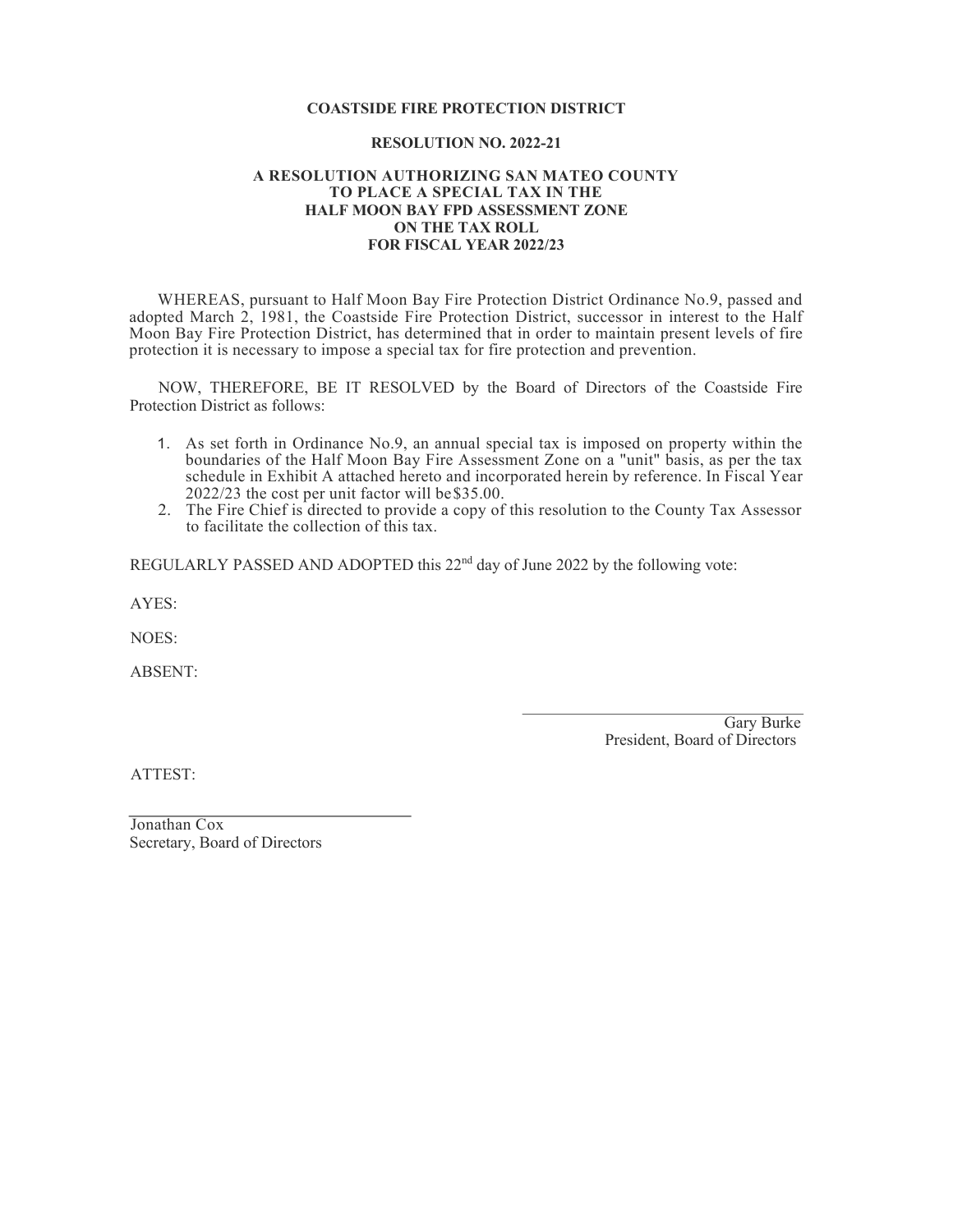### EXHIBIT A

## TAX SCHEDOLE

Property subject to the special tax shall be taxed secording to the following schedule:

 $\overline{a}$ 

| Description                        |                                                                                                                                                                                                                                                                                         | Land Use Code                                | Unit Factor Cost         |  |  |  |  |
|------------------------------------|-----------------------------------------------------------------------------------------------------------------------------------------------------------------------------------------------------------------------------------------------------------------------------------------|----------------------------------------------|--------------------------|--|--|--|--|
| Vacant parcels<br>less than 1 acre |                                                                                                                                                                                                                                                                                         | œ                                            | $$5,00$ each             |  |  |  |  |
| L.<br>RESIDENTIAL                  |                                                                                                                                                                                                                                                                                         |                                              |                          |  |  |  |  |
| $\mathbf{L}$                       | Single family residence                                                                                                                                                                                                                                                                 | 01                                           | 1.0                      |  |  |  |  |
| 2.1                                | 2 to 4 living units                                                                                                                                                                                                                                                                     | 02,03                                        | $1.0 + .5$ /upit*        |  |  |  |  |
| з.                                 | 5 or more living units                                                                                                                                                                                                                                                                  | 05                                           | $1.0 + .5$ /unit*        |  |  |  |  |
| 4.                                 | Hotels and Motels                                                                                                                                                                                                                                                                       | $06 -$                                       | 3.0                      |  |  |  |  |
| 5.                                 | Houses-rooming-boarding                                                                                                                                                                                                                                                                 | 08                                           | 3.0                      |  |  |  |  |
| ъ.                                 | Mobile home parks                                                                                                                                                                                                                                                                       | 89<br>$\hat{\mathbf{r}}$                     | $3.0 + $10.00/$<br>space |  |  |  |  |
|                                    |                                                                                                                                                                                                                                                                                         | II. COMMERCIAL                               |                          |  |  |  |  |
| 7.                                 | Stores, combinations of<br>stores and office.<br>residence, offices<br>financial institutions,<br>service shop and parking<br>lots, etc.                                                                                                                                                | 11 thru 13                                   | 3.D                      |  |  |  |  |
| 8.                                 | Supermarkets, department<br>stores, shopping centers,<br>cocktail lounges, night<br>clubs, compercial and<br>recreational businesses,<br>professional buildings and<br>pet hospitals, service<br>stations, bulk plants,<br>auto stores, repair and<br>storage, and wholesale<br>outlets | 14 thru 16, 19,<br>21, 22, 25, 26, 28<br>29. | 3.0                      |  |  |  |  |
|                                    |                                                                                                                                                                                                                                                                                         | INDUSTRIAL<br>III.                           |                          |  |  |  |  |
| 9.                                 | All industrially used<br>parcels, i.e., light<br>and heavy manufacturing,<br>lumber yards, saw mills,<br>parking plants, canneries,<br>food processing, warehou-<br>sing and storage                                                                                                    | 31 thru 39                                   | 3.50                     |  |  |  |  |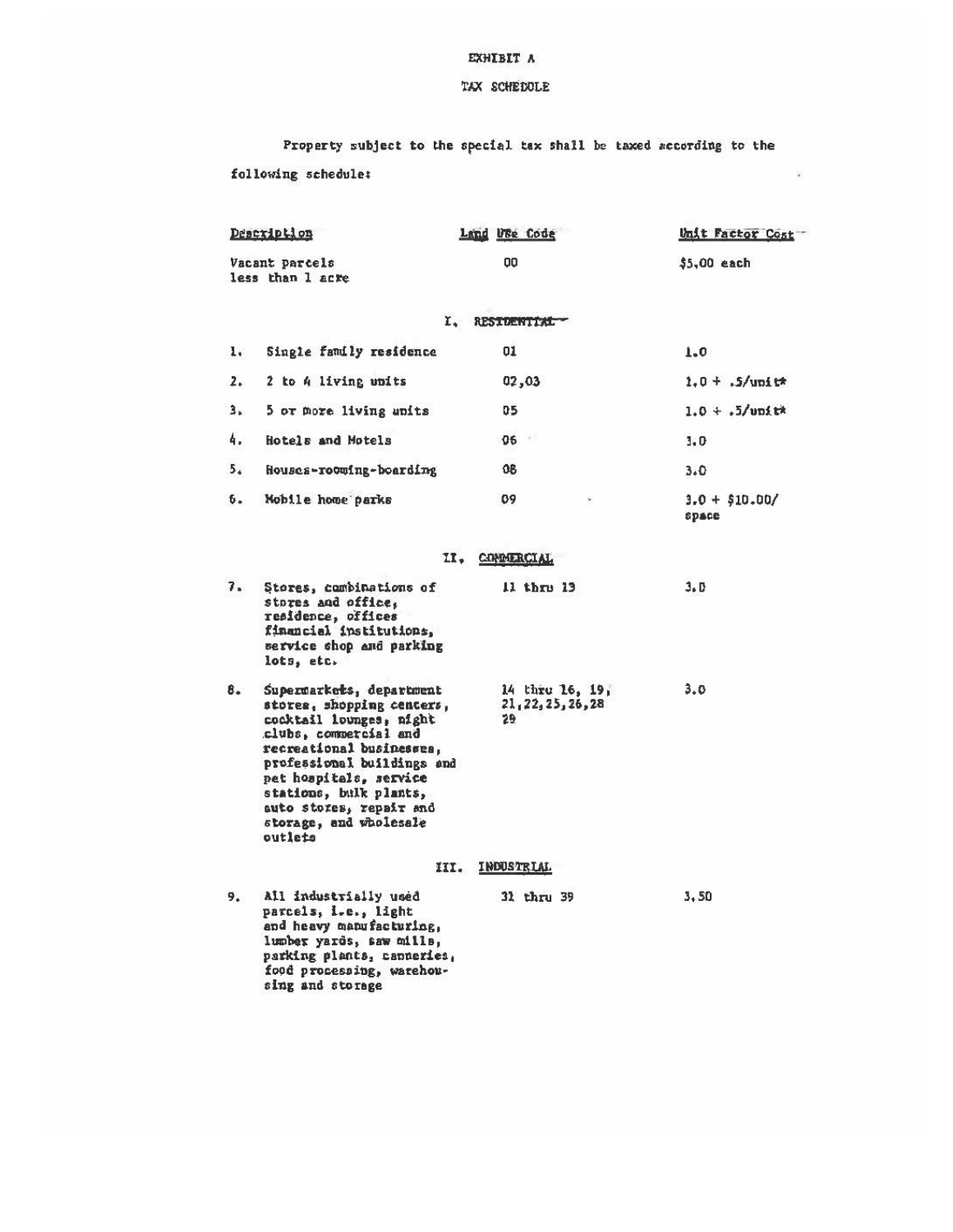Description

Land Use Code Unit Factor Cost

|     |                                                                                                          | IV.  | <b>RURAL</b>                            |                                                          |
|-----|----------------------------------------------------------------------------------------------------------|------|-----------------------------------------|----------------------------------------------------------|
| 10. | All Horticultural<br>timber, agrigracing<br>and fural vacant<br><b>Daxcels</b>                           |      | 40,41,42,44<br>46,47,48,49<br>$50 - 57$ | $$10.00$ for<br>first acre + $30c$<br>for each add, acre |
| 11. | Any rural parcel with<br>residence                                                                       |      | $43 - 45$ and<br>51 thru 6957           | $1.0 + 30$ c/acre                                        |
| 12. | Non-exempt organizational<br>parcels, resorts, murse-<br>ries, greenhouse                                |      | 58,59                                   | 3,0                                                      |
|     |                                                                                                          | V.   | <b>RECREATIONAL</b>                     |                                                          |
| 13. | Drive-in theaters,<br>sirports (non-exempt),<br>clubs, lodge and<br>dance halls<br>the Course            |      | 61,62,64                                | $3.0^{\circ}$                                            |
|     |                                                                                                          |      | しし                                      | 3,0                                                      |
|     |                                                                                                          | VI.  | <b>INSTITUTIONAL</b>                    |                                                          |
| 14. | Churches                                                                                                 |      | 71                                      | 2.0                                                      |
| 15. | Schools                                                                                                  |      | 72                                      | $-0-$                                                    |
| 16. | College                                                                                                  |      | 73                                      | $-0-$                                                    |
| 17. | Hospitals, homes for<br>aged, orphanages,<br>nursing homes, convales-<br>cent homes, rest homes          |      | 74,75                                   | 3.0                                                      |
| 18. | Post offices, community<br>cebters, Y.M.C.A., Boy<br>Scouts                                              |      | 76,78                                   | 3.0                                                      |
| 19. | Mortuaries                                                                                               |      | 77                                      | 3.0                                                      |
| 20. | Commercial Industrial<br>miscellaneous                                                                   |      | 79                                      | 3,0                                                      |
|     |                                                                                                          | VII. | <b>MISCELLANEOUS</b>                    |                                                          |
| 21. | Utility, water<br>companies, radio stations                                                              |      | 81                                      | 3.0                                                      |
| 22. | Mining, oil and gas<br>wells, pipelines,<br>canals, right of way,<br>water rights, marsh lands,<br>roads |      | 82 thru 88                              | $-0-$                                                    |
| 23. | Residential<br>miscellaneous                                                                             |      | 89                                      | 1.0                                                      |